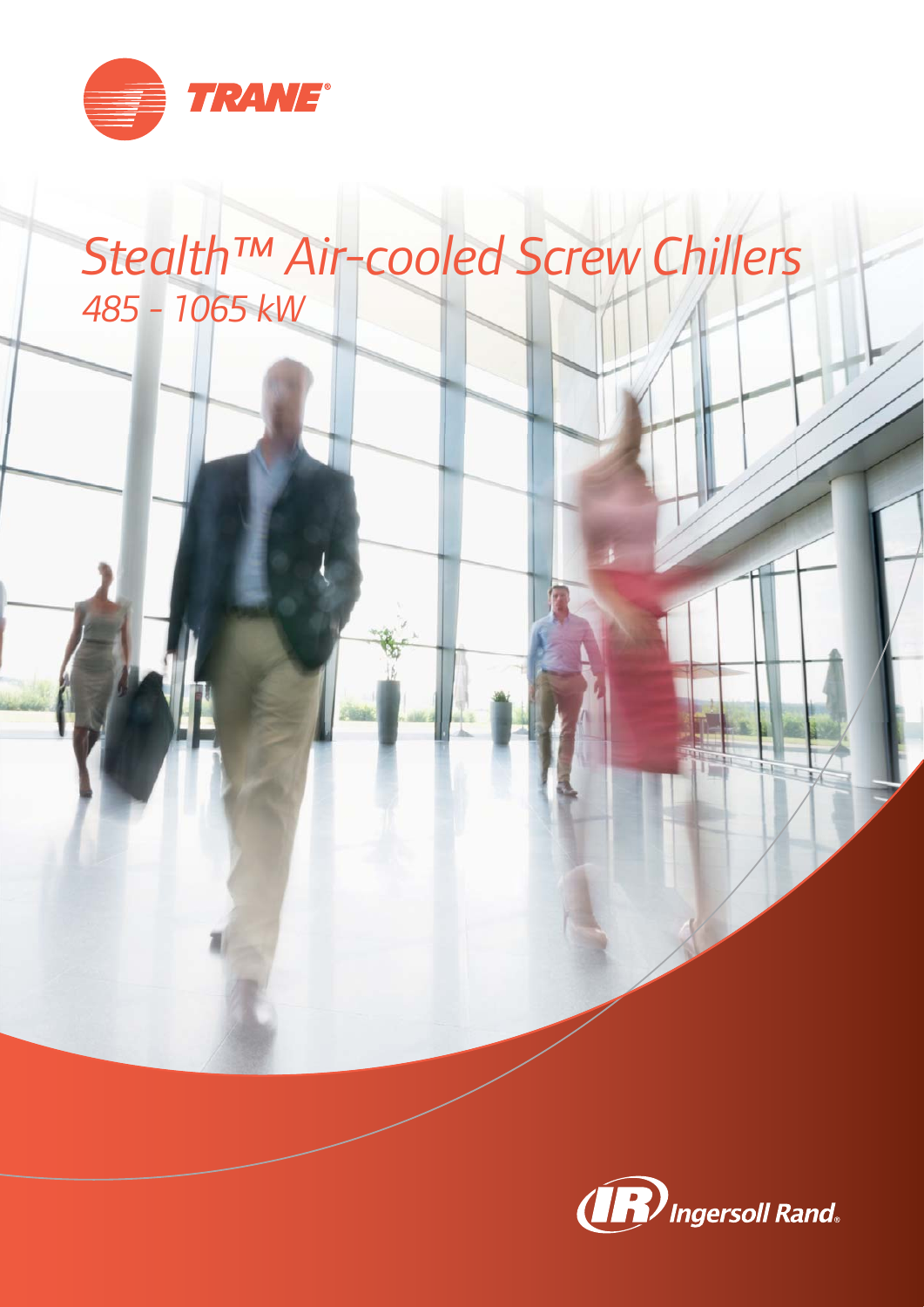# *An Unbeatable Combination of High Energy Effi ciency and Quiet Performance*



*Trane Stealth™ air-cooled chillers deliver an industry-leading combination of part-load and full-load efficiencies, while offering multiple sound reduction options for noise-sensitive installations. No other air-cooled chiller delivers this kind of efficiency or acoustic performance … making the Stealth chiller the perfect solution for your building.*

An environment offering quiet, dependable cooling can provide many benefits. Inside the building, students can enjoy a higher level of concentration and improve their test scores. Employees can experience higher levels of morale and productivity. And critical applications can function reliably. Outside, quietly operating cooling can help your building to be a good neighbor.



### The science behind the performance: AdaptiSpeed™ technology

AdaptiSpeed technology delivers highly efficient and reliable performance through the integration of:

- An all-new, direct-drive, specific-speed screw compressor
- Variable-speed, permanent magnet motors, powering the compressor and condenser fans
- The third-generation Adaptive Frequency™ drive, AFD3 No other air-cooled chiller can bring you the unique efficiency and reliability benefits of a Stealth chiller.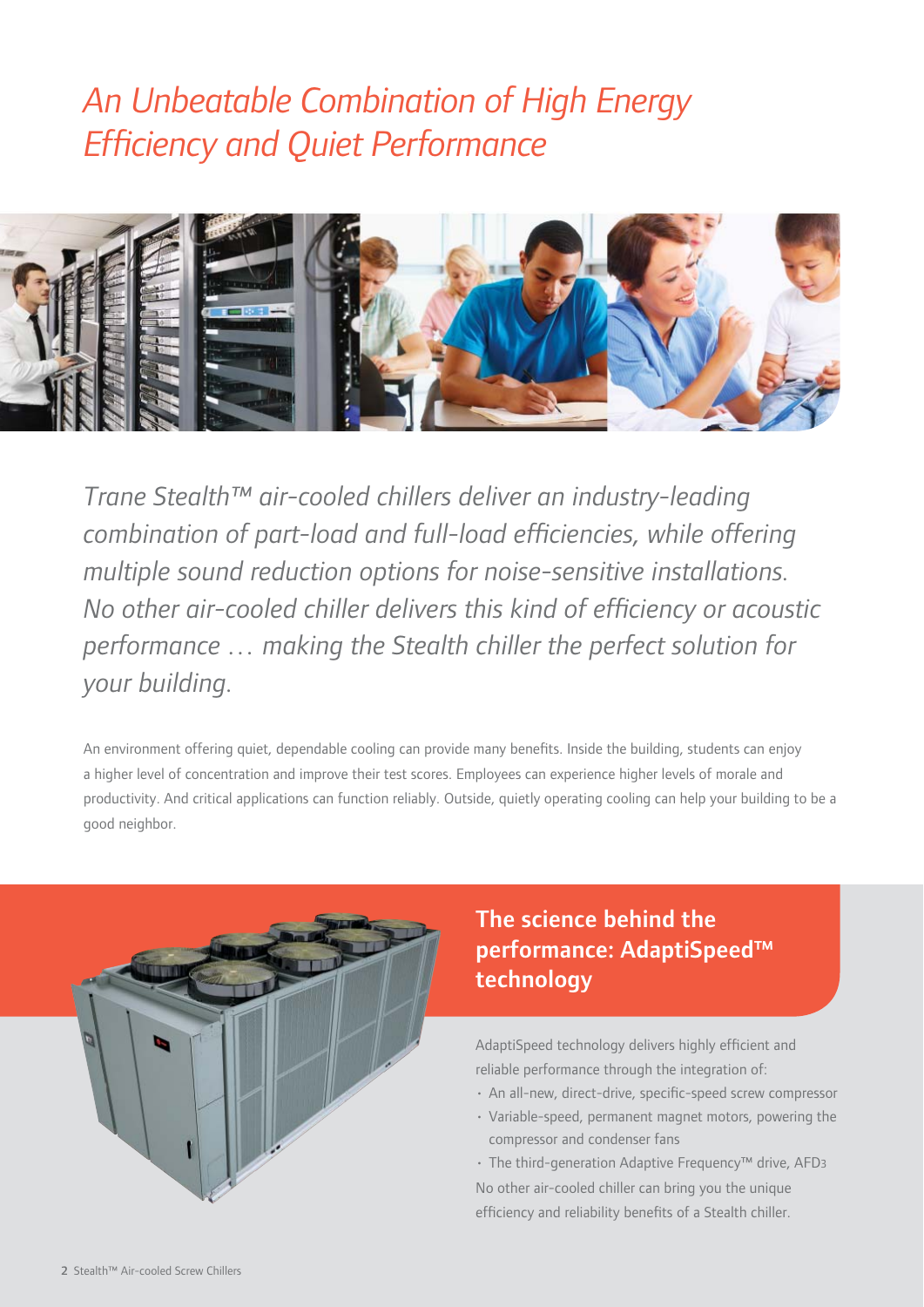#### Industry-leading efficiency with no need to compromise

Other air-cooled chillers can deliver good part-load efficiency—but often at the cost of full-load efficiency. Stealth chillers use advanced technologies to deliver an unbeatable combination of efficiency under all operating conditions to lower utility bills and save money.

- Highest part-load efficiency-Up to 5.0 ESEER rating, driving lower overall electrical consumption charges (kWh).
- Highest full-load efficiency-Up to 3.5 EER, minimizing the electrical infrastructure required as well as the impact of demand-based utility costs during periods of peak operation.



The increased efficiency and reduced refrigerant charge of *a Stealth chiller can help earn multiple LEED® points for your building and qualify for energy rebates and incentives offered by many utility companies across the country.*



### Innovation at work: advanced technology driving lower energy consumption

Building on over 40 years of experience designing air-cooled chillers, Trane engineers brought innovation and knowledge to every component used in the next-generation Stealth chiller. The result: reduced energy consumption, improved system flexibility and performance, and the lowest sound levels—all while delivering improved reliability and lower maintenance requirements.

- The Trane third-generation Adaptive Frequency drive, AFD3, offers a part-load efficiency improvement of more than 40 percent when compared to previous constantspeed chiller designs. Designed to last the life of the chiller, the AFD3 is glycol-cooled and contains durable film capacitors.
- New specific-speed screw compressor technology delivers peak efficiency under all operating conditions. Compared to the previous compressor, this updated design—which is optimized for variable-speed operation—yields up to a 10 percent improvement in compressor efficiency.
- The compressor's permanent magnet motor design is up to 4 percent more efficient than conventional induction motors.
- Permanent magnet, variable-speed motors are also used in the Stealth chiller's condenser fans. These motors offer an additional efficiency improvement of 2 percent or more at full-load operation and 5 percent or more at part-load operation.
- New Compact, High-performance, Integrated, Lowcharge (CHIL) evaporator technology design optimizes refrigerant flow for improved efficiency and better cooling performance, while using up to 40 percent less refrigerant than traditional flooded designs.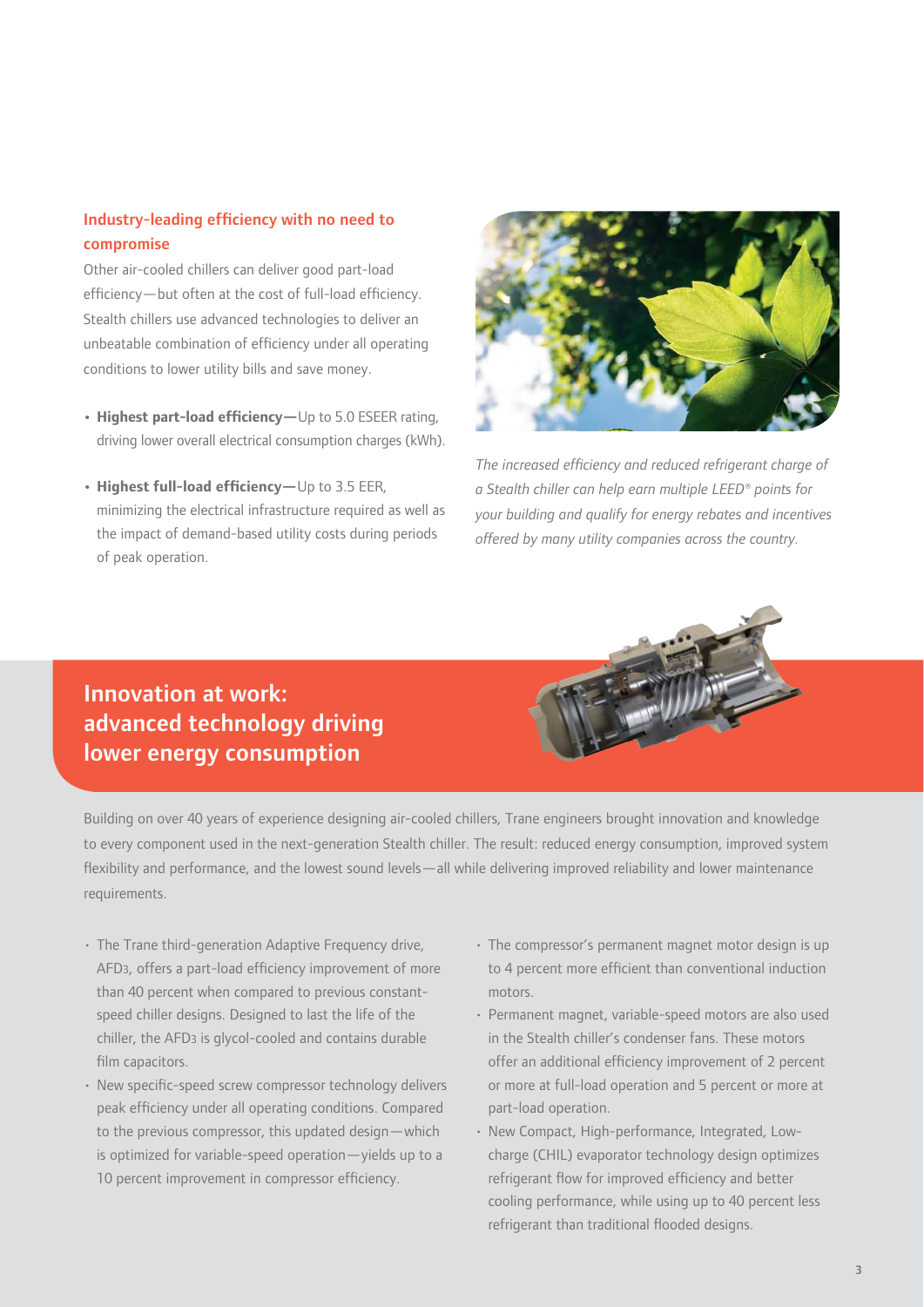# *Sound Solutions for Quiet Cooling*

*HVAC system noise levels can vary widely, and excessive noise can impact the performance, productivity and overall satisfaction of building occupants—as well as occupants of neighboring structures. That is why quiet operation is designed into every Trane Stealth™ air-cooled chiller, and different levels of InvisiSound™ acoustic reduction treatments are available to give you the flexibility to meet* specific application needs.

The key to every Stealth chiller's low sound levels is the combination of variable-speed compressors, variable-speed condenser fans and an integrated compressor muffler. Because variable-speed compressors and condenser fans only operate as fast as demand levels require, their overall sound levels are considerably less during off-peak hours than those of constant-speed units. The integrated compressor muffler reduces sound even more — up to 10 dB when compared to the previous compressor designs.

#### InvisiSound Superior package

For additional sound reduction, our InvisiSound Superior package adds acoustical treatments to key soundgenerating components, including the compressor's suction



*help reduce sound output.*

and discharge lines. This insulating material limits sounds normally emitted from the lines, reducing total sound output levels even further.

#### InvisiSound technology benefits



Tiers of acoustic reduction treatment options give you the freedom to choose the unit sound level that meets the requirements of your particular application.



Acoustic reduction treatments applied at the factory offer predictable, consistent performance, often saving money when compared to on-site applications.



Noise reduction mode allows you to actively manage unit sound levels to comply with nighttime and weekend noise restrictions.

### InvisiSound technology options



**Standard** with a compressor muffler and low noise fans.



**InvisiSound Superior** option adds treatment to compressor suction and discharge lines.



**InvisiSound Ultimate** adds refrigerant line attenuation plus compressor attenuation package and lower speed fans.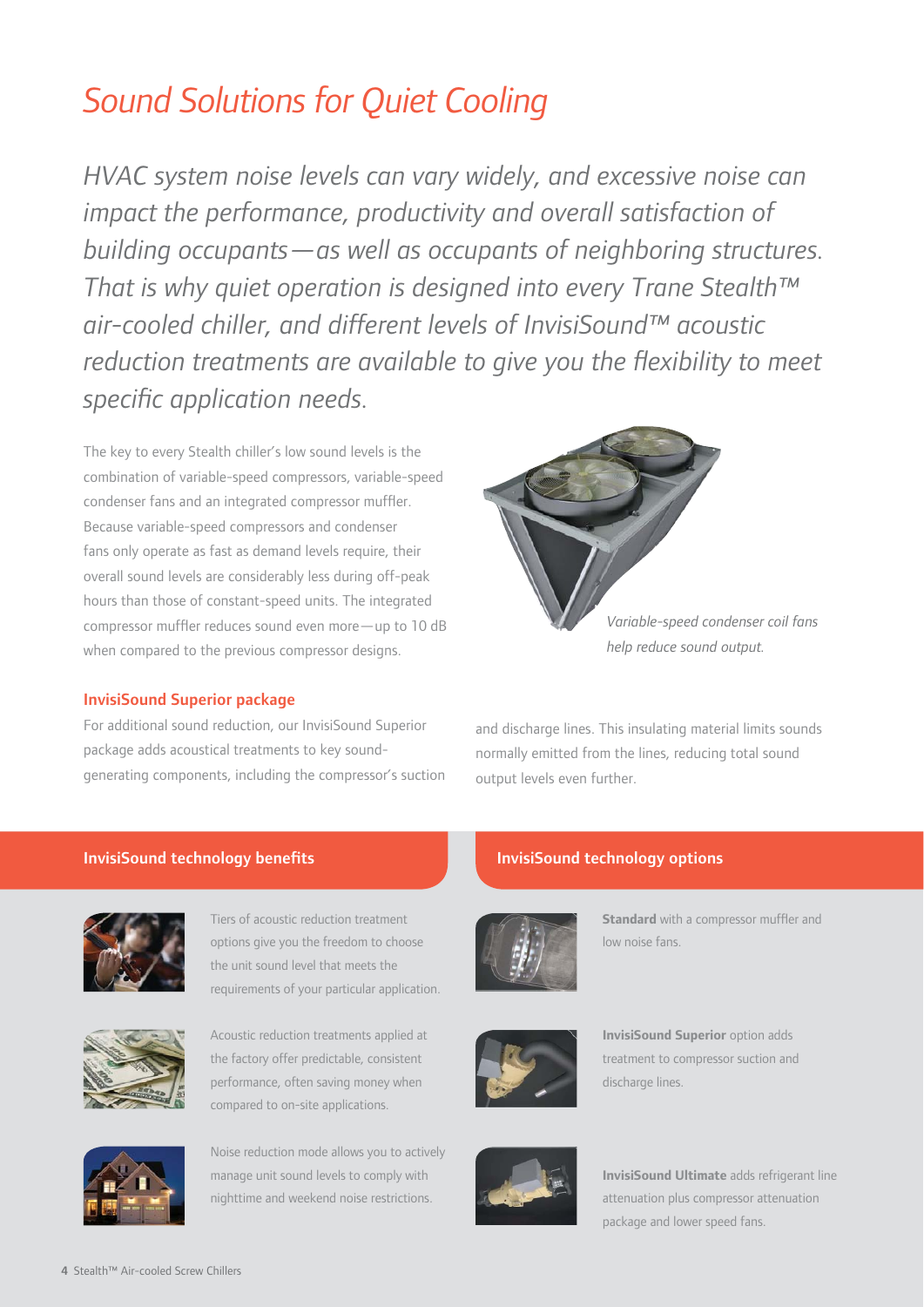#### InvisiSound Ultimate package

For installations that require even lower sound levels, the InvisiSound Ultimate package incorporates a patented compressor enclosure and metallic bellows at compressor suction and discharge connection points to absorb vibrations from normal compressor operation. Together, these treatments help produce the lowest published aircooled chiller sound levels in the industry!

The InvisiSound Ultimate package also includes a userselectable noise-reduction mode that can be activated to limit the maximum condenser fan speed, achieving even lower sound levels. This feature allows you to actively manage the unit's operation to comply with nighttime and weekend noise restrictions.



*Patented compressor enclosure and metallic bellows absorb vibrations from normal compressor operation.*

# *Ultimate Control Under All Conditions*

Trane controls offer performance and efficiency advantages that other controls simply can't match. The Tracer™ UC800 provides the intelligence behind the Stealth chiller and features Adaptive Control™ algorithms: proprietary control strategies that respond to a variety of conditions to maintain efficient chiller plant operation.

- **Easy-to-read 7-inch color touch-screen display** Shows vital, at-a-glance information about current chiller performance, as well as graphical trending information about chiller performance over time.
- Industry-leading control algorithms-Efficiently and effectively direct the chiller's operation, maximizing both performance and reliability by optimizing variablespeed compressors and condenser fans, even in variable primary-flow applications.
- **Adaptive Control**—Keeps the chiller working efficiently in extreme conditions and even under a building automation system failure—so you can count on reliable operation when you need it the most.
- **Open-protocol design—**Allows the AdaptiView™ controller to work with any building automation system without the need for gateways, such as BACnet®, Modbus or LonTalk®.

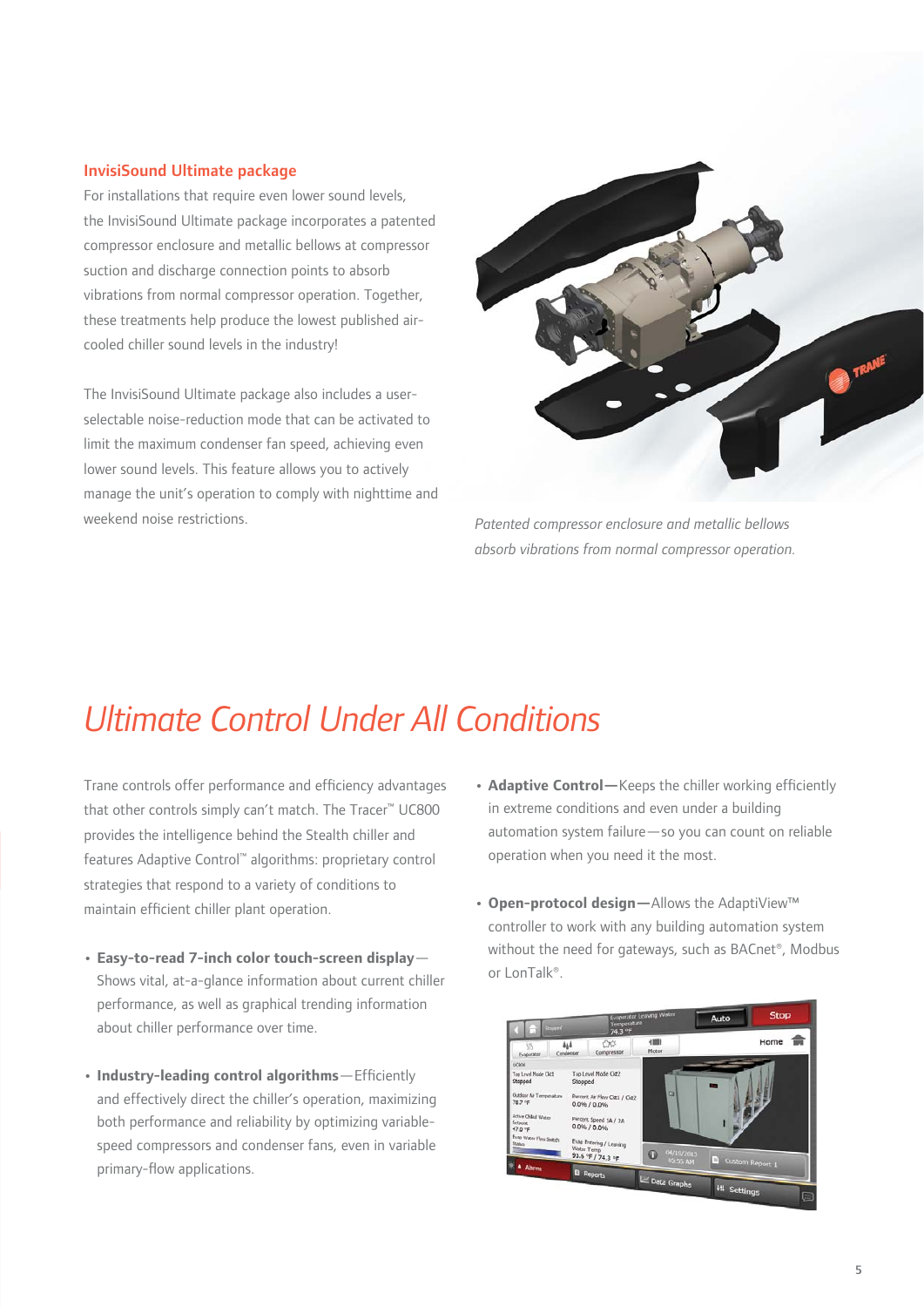# *Advanced Features to Serve Advanced Applications*



*Trane Stealth™ chillers are designed for easy integration with facilities that have specialized requirements.*

- **Rapid restart capability—**After a power interruption, Stealth chillers can quickly regain full operational capacity, so mission-critical applications can continue with minimal interruption.
- **Easy compatibility with uninterruptible power systems (UPS)—**The Adaptive Frequency drive, AFD3, offers full compatibility with uninterruptible power systems, so you can count on reliable chiller operation even during power outages.
- **Available harmonic filtration system-**A true 24-pulse design provides the harmonic solution to reduce harmonic distortion to less than 5 percent total demand distortion (TDD).

#### Standard and optional features

Stealth chillers include useful standard features and are available with additional factory-installed options to make system design, installation and start-up faster and easier saving you time and money. Customize your chiller to meet your unique requirements—without compromise.

- **Standard factory-installed solutions** include a high power factor, temperature-insulating materials and a sound-reducing treatment.
- **Optional factory-installed solutions** include insulating materials with higher thermal properties, additional noise-reduction treatments, a power line harmonics package and CompleteCoat™ condenser fin coating.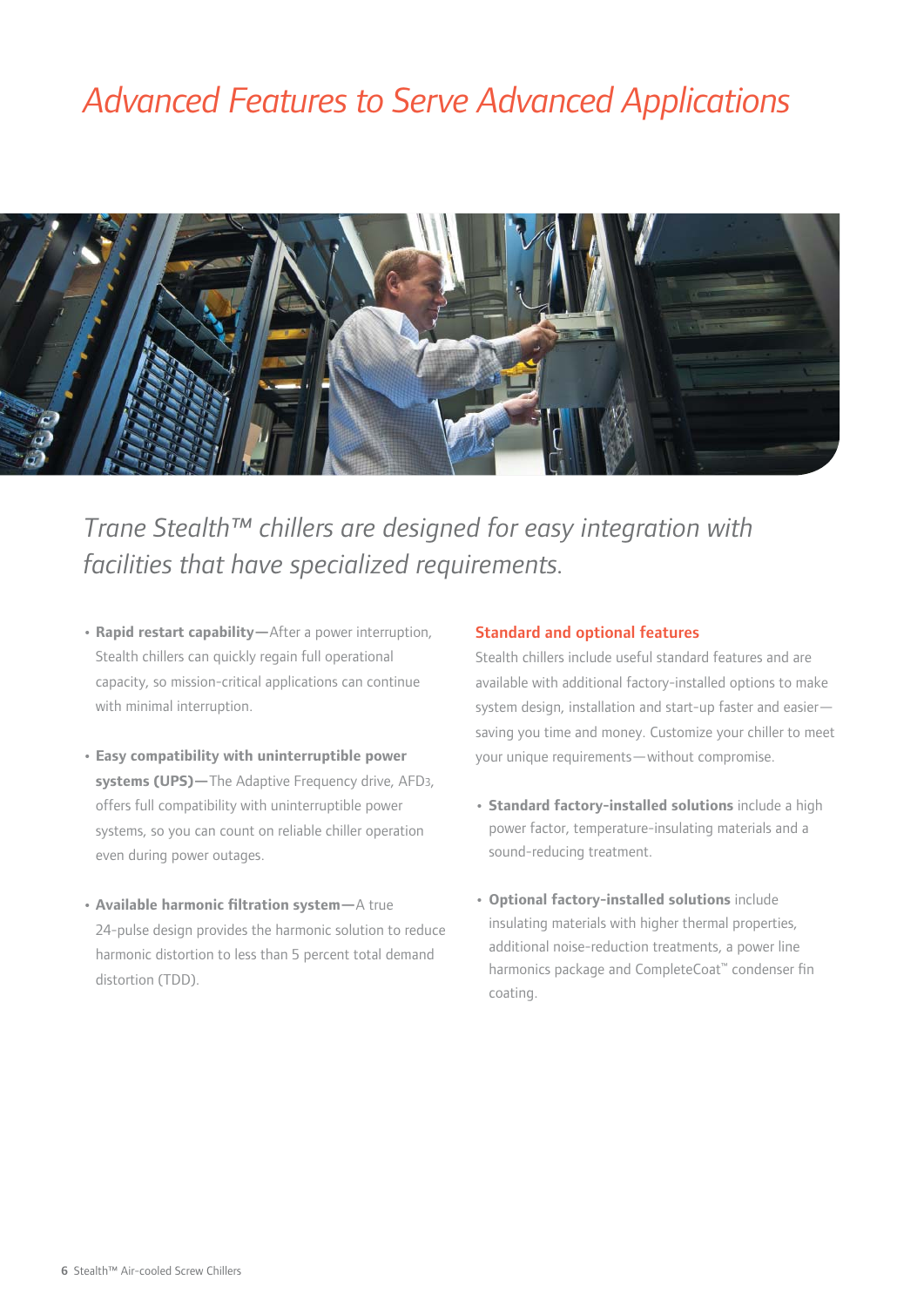# *Easier, Safer, Less Frequent Maintenance*

## *Stealth chillers have low maintenance requirements—and are designed to make those maintenance duties easier, safer and less frequent.*

- **Maintenance-free, long-life motors—**Stealth chillers' compressor and condenser fans are powered by variablespeed, permanent magnet motors that require no periodic maintenance and are designed for exceptionally long operational life.
- **Transverse "open V" design condenser coils—**This design allows easier cleaning of the condenser coils from the inside out, to keep the coils and the chiller properly functioning.
- **Exclusive third-generation Adaptive Frequency drive—**The Trane Adaptive Frequency drive, AFD3, is glycol-cooled and contains durable film capacitors that are engineered to last the life of the chiller.

### Reliability you can count on

Stealth chillers uphold the legendary Trane reputation for chiller reliability—and can help you experience fewer repairs and less chiller downtime, which can help reduce operational costs.

- The Trane third-generation Adaptive Frequency drive, AFD3, is designed for the life of the chiller and can effectively handle electrical dips and surges to maintain reliable operation.
- An all-aluminum condenser coil reduces the risk of galvanic corrosion and uses a manifold header design that eliminates U-bends, minimizing the potential for refrigerant leaks. An optional factory-applied CompleteCoat fin protection treatment is available for added corrosion protection.
- A new industrial bearing system and improvements in oil and charge management technology increase compressor life, improve low-ambient start-up capability and increase efficiency over a broad range of operating conditions.